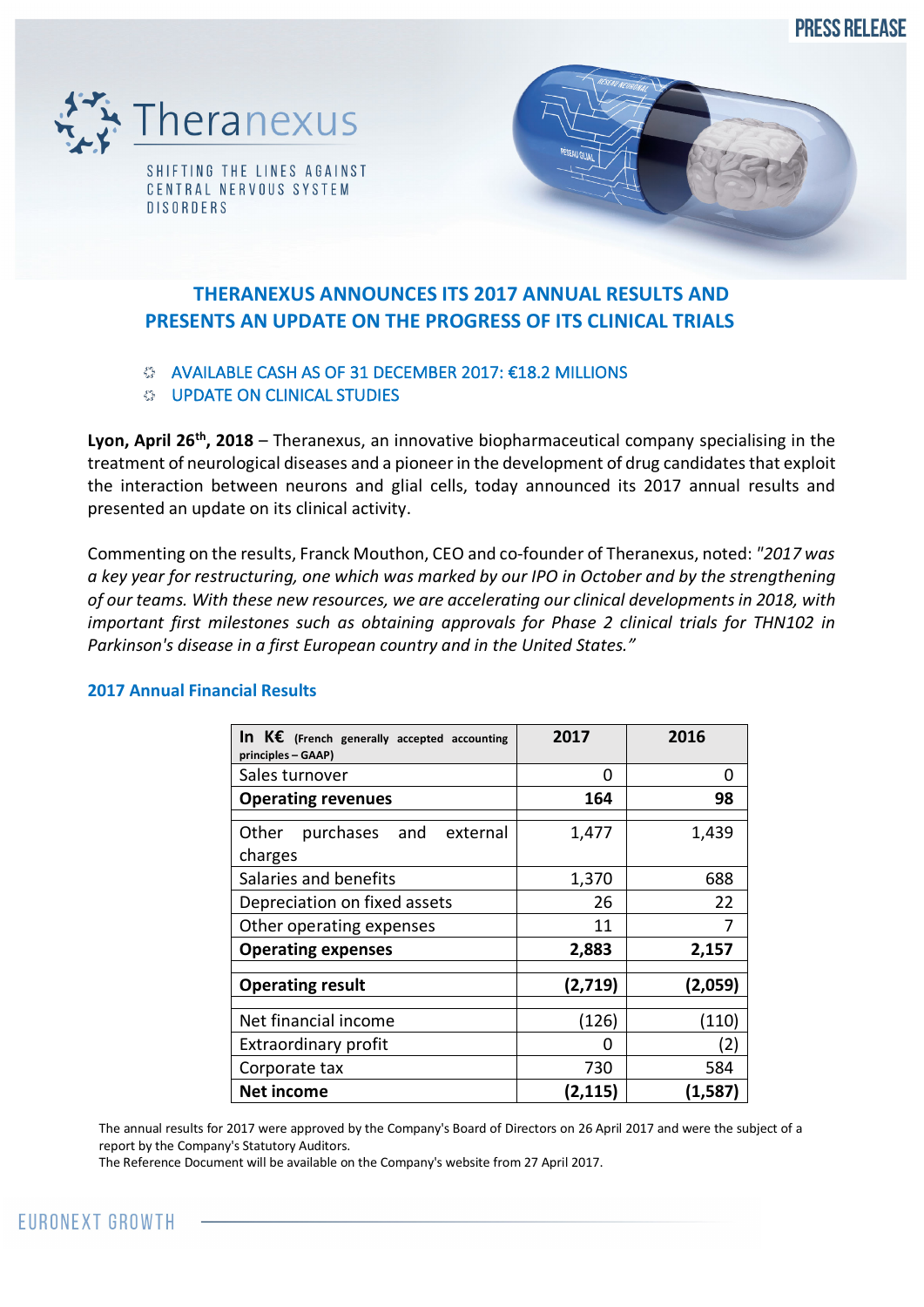

Other purchases and external expenses were stable overall in 2017 at €1,477,000 compared with €1,439,000 in 2016. The launch of new clinical programmes in Parkinson's disease, Alzheimer's disease and neuropathic pain had a limited impact since they took place at the end of the fourth quarter of 2017.

The increase in salaries and benefits, from €688,000 in 2016 to €1,370,000 in 2017, reflects the Company's structure and is in line with its development plan. In a period of 18 months up until 31 December 2017, Theranexus thus recruited: a Medical Director, a Financial and Administrative Director, as well as 3 employees in R&D, one clinical employee and one person in Business Development.

As a result, operating losses fell from -€2,059,000 in 2016 to -€2,719,000 in 2017.

The financial result, relating mainly to interest on loans and repayable advances, amounted to -€126,000 in 2017, compared to -€110,000 in 2016.

After taking into account €730,000 of tax income, mainly from the Research Tax Credit, net income was negative at -€2,115,000 in 2017 compared with -€1,587,000 in 2016.

Cash and cash equivalents at 31 December 2017 amounted to €18,226,000 thanks to the Company's successful IPO in October 2017. Cash outflows for the year (excluding cash flows related to financing) remained under control: €2,242,000 in 2017 compared with €1,640,000 in 2016, generally in line with the change in the net result.

## **Update on clinical studies on the drug candidate THN102**

As recently announced (see press releases dated 19 and 23 April 2018), the Company obtained:

#### **THN102 in Parkinson's disease**

- The first approval of clinical trials of THN102 in Parkinson's disease in Europe (Hungary) and
- Approval in the United States ("IND") for the clinical trial of its drug candidate THN102 in Parkinson's disease.

This marks an important step in the development strategy of the THN102 drug candidate.

In particular, Theranexus was able to confirm that, on completion of its regulatory development, THN102 would be eligible for the 505(b)(2) approval pathway. This pathway offers the opportunity to benefit from the large volume of data available for currently registered molecules included in the exclusive composition of the combination, which reduces the remaining necessary work for the Company ahead of its registration.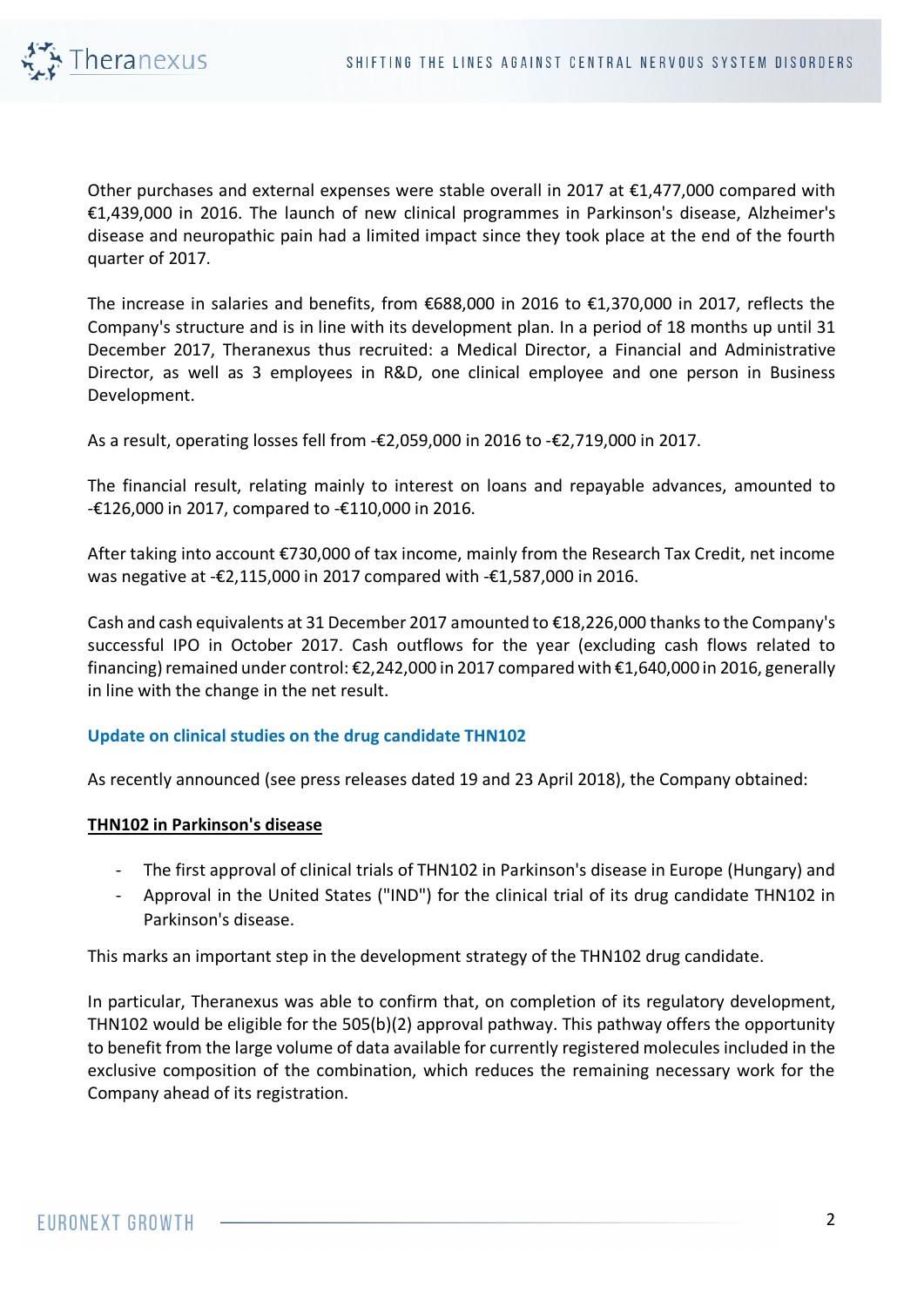

#### **THN102 in narcolepsy**

In addition, the Company has made progress in the clinical study of the drug candidate THN102 in narcolepsy. At the date of publication of the basic document (September 2017), the study included 20 patients registered in 3 investigation centres, with results expected in the third quarter of 2018. To date, the study has 37 patients and 5 active centres in France, with a goal of recruiting 48 patients and of at least 42 patients completing the study. The recruitment rate to date suggests that this schedule is still possible, although the possibility of a one-quarter lag cannot be excluded (in which case, results would arrive in the fourth quarter of 2018). Because narcolepsy is an orphan disease, the rate of recruitment depends on the flow of patients into the study centres and the recruitment of patients by rival studies.

"*Recent regulatory approvals and feedback in the US and Europe constitute an important milestone in the clinical development of THN102,*" said Franck Mouthon, CEO of Theranexus. "*Our work to advance the Narcolepsy study also reaffirms our determination to produce the results of this phase 2 for THN102 in narcolepsy as early as possible in the second half of 2018.*"

#### **Update on clinical studies on THN101 and THN201 drug candidates**

As recently announced (see press release dated 21 March 2018), the Company obtained clinical pharmacokinetic results for the THN01 glial modulator used in its THN201 and THN101 drug candidates. The objective of the study was to determine the dose to be administered to achieve target plasma exposure and to be able to make progress in the manufacture of pharmaceutical batches for clinical research programmes on the two drug candidates.

The drug candidate THN201 is designed to treat neurocognitive disorders relating to Alzheimer's disease. It is a combination of donepezil, the first line of treatment for this disease, and mefloquine. This drug candidate continues its specific clinical development in 2018. The drug candidate THN101 aims to improve treatment of neuropathic pain. In the same way, it consists of a combination of the gold standard treatment for this type of pain, amitriptyline, and mefloquine, again at a low dose. This drug candidate also continues its specific clinical development in 2018.

#### ABOUT THE STUDY IN PARKINSON'S DISEASE

This study is a randomised, double-blind, placebo-controlled, complete 3-way cross-over phase 2a trial to investigate safety and efficacy of two THN102 doses in subjects with excessive daytime sleepiness associated with Parkinson's disease, meaning that each patient will receive all of the following treatments successively and in a random order: THN102 200 mg modafinil/2 mg flecainide, THN102 200 mg modafinil/18 mg flecainide, and a placebo. This study will be coordinated by Professor Jean-Christophe Corvol of Pitié Salpêtrière Hospital in Paris and will be conducted in more than 20 centres in Europe (France, Germany, Hungary, Czech Republic) and in the United States. The study will include 60 patients with Parkinson's disease who suffer from Excessive Daytime Sleepiness, characterised by an Epworth Sleepiness Scale score of 14 (out of 24) or higher. The primary endpoint of the study is treatment tolerance in these patients, with secondary endpoints including an evaluation of drowsiness, alertness, and cognition.